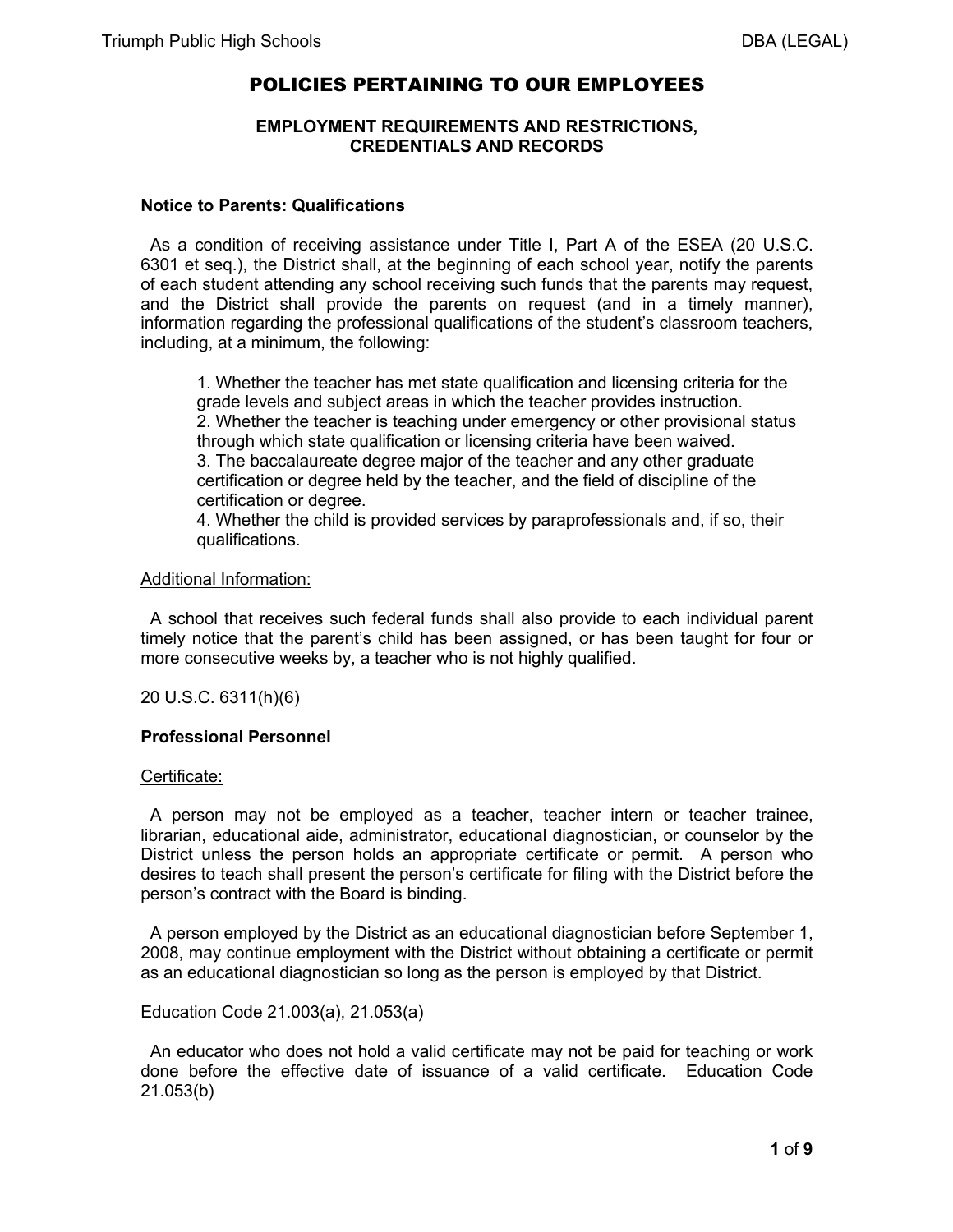#### Failure of Certification:

 An employee's probationary, term, or continuing contract under Education Code Chapter 21 is void if the employee:

- 1. Does not hold a certificate or permit issued by SBEC; or
- 2. Fails to fulfill the requirements necessary to extend the employee's temporary or emergency certificate or permit.

 This provision does not apply to a certified teacher assigned to teach a subject for which the teacher is not certified.

Education Code 21.0031(a), (e)

#### License:

 A person may not be employed by the District as an audiologist, occupational therapist, physical therapist, physician, nurse, school psychologist, associate school psychologist, social worker, or speech language pathologist unless the person is licensed by the state agency that licenses that profession. A person may perform specific services within those professions for the District only if the person holds the appropriate credentials from the appropriate state agency. Education Code 21.003(b)

#### School District Teaching Permit:

 The District may issue a school district teaching permit and employ as a teacher a person who does not hold a teaching certificate is-sued by SBEC, if the person holds a baccalaureate degree. A baccalaureate degree is not required for persons who will teach only career and technology education.

#### Statement to Commissioner:

 After employing a person under a school district permit, the District shall promptly send a written statement to the Commissioner. This statement must identify the person, the person's qualifications as a teacher, and the subject or class the person will teach. The person may teach the subject or class pending action by the Commissioner.

 Not later than the 30th day after the Commissioner receives the District's statement, the Commissioner may inform the District that the person is not qualified to teach. The person may not teach if the Commissioner finds that the person is not qualified. If the Commissioner fails to act before the 30th day after receiving the statement, the District may issue the school district teaching permit and the person may teach the subject or class identified in the statement sent to the Commissioner.

### Duration of Permit:

 A school district teaching permit remains valid unless the District issuing the permit revokes it for cause. A person authorized to teach under a school district teaching permit issued by a District may not teach in another school district unless that other district complies with the permit-issuing provisions.

Education Code 21.055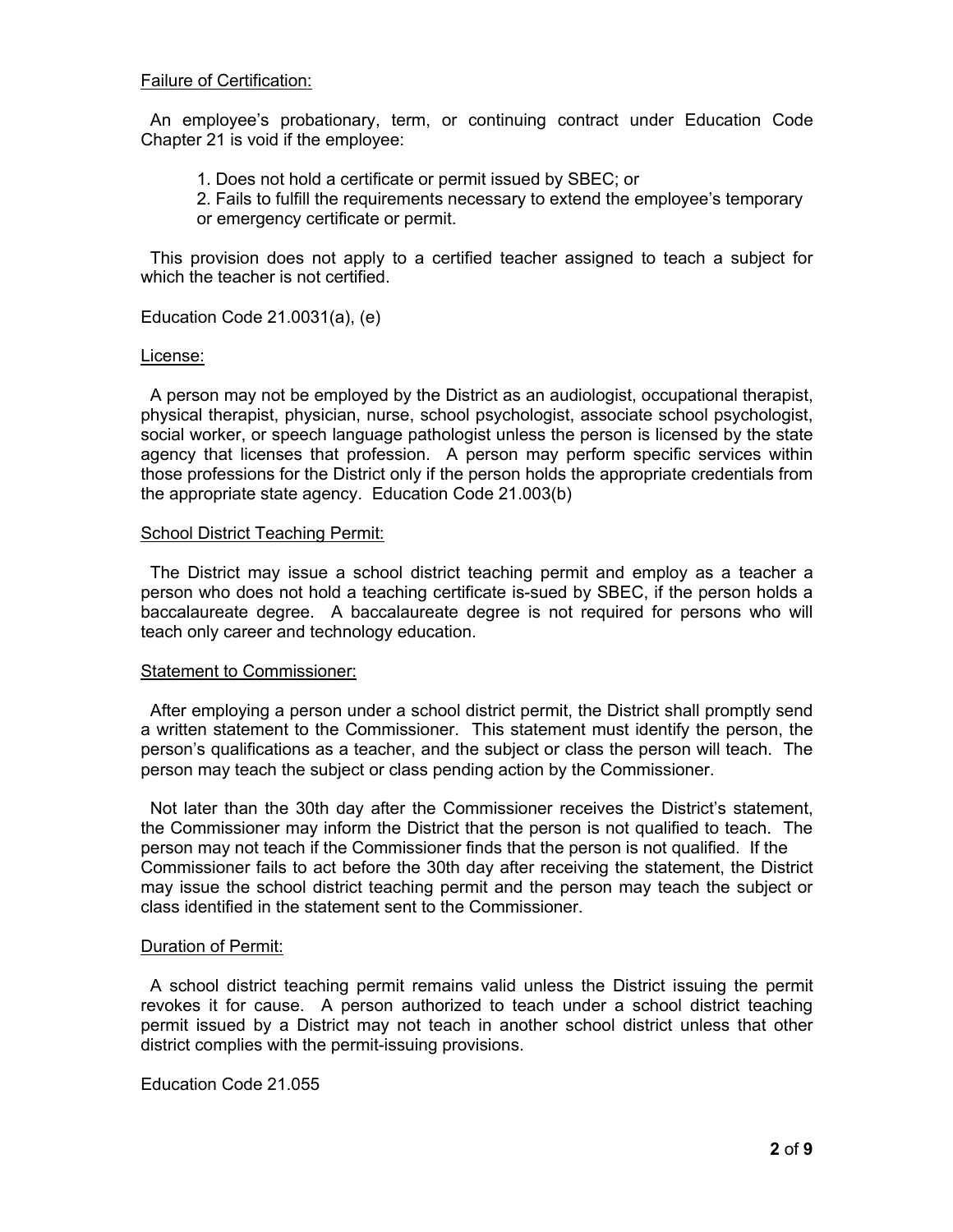Note: The assignment of a teacher to teach a class for which he or she is not properly certified triggers parent notification requirements in accordance with state and federal laws. See DK.

### Highly Qualified Status:

 Pursuant to the No Child Left Behind Act of 2001, each district shall ensure that all teachers teaching in a program supported with funds under Title I, Part A of the ESEA (20 U.S.C. 6301 et seq.) are highly qualified.

# Core Academic Subjects Defined:

 The term "core academic subjects" means English, reading or language arts, mathematics, science, foreign languages, civics and government, economics, arts, history, and geography.

### General Education Program:

# Certification:

The term "highly qualified":

- 1. When used with respect to any public elementary school or secondary school teacher, means the teacher:
	- a. Has obtained full state certification as a teacher (including alternative certification); and
	- b. Has not had certification or licensure requirements waived on an emergency, temporary, or provisional basis.

Subject Competency: New Elementary Teacher:

- 2. When used with respect to an elementary school teacher who is new to the profession, means the teacher:
	- a. Holds at least a bachelor's degree; and
	- b. Has demonstrated, by passing a rigorous state test, subject knowledge

and

 teaching skills in reading, writing, mathematics, and other areas of the basic elementary school curriculum.

New Middle or Secondary Teacher:

- 3. When used with respect to a middle or secondary school teacher who is new to the profession, means the teacher:
	- a. Holds at least a bachelor's degree; and
	- b. Has demonstrated a high level of competency in each of the academic subjects in which the teacher teaches by:
		- (1) Passing a rigorous state academic subject test in each of the academic subjects in which the teacher teaches; or
		- (2) Successful completion, in each of the academic subjects in which the teacher teaches, of an academic major, a graduate degree, coursework equivalent to an undergraduate academic major, or advanced certification or credentialing.

Existing Teacher: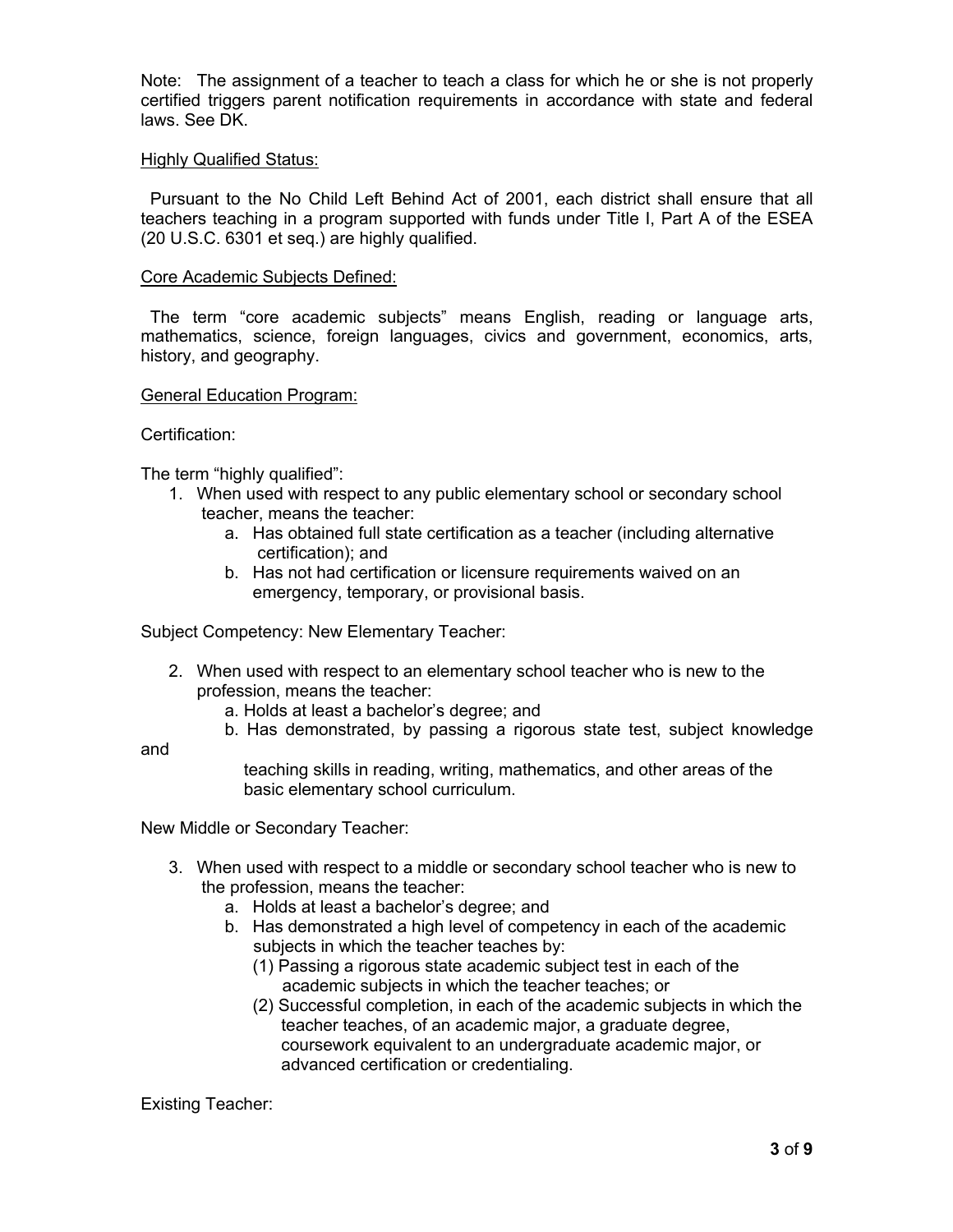- 4. When used with respect to an elementary, middle, or secondary school teacher who is not new to the profession, means the teacher holds at least a bachelor's degree and:
	- a. Has met the applicable standard as detailed above for new teachers; or
	- b. Demonstrates competence in all academic subjects in which the teacher teaches based on a high objective uniform state standard of evaluation.

# 20 U.S.C. 6319(a)(1), 7801(23)

# **Special Education Program**

#### Certification and Education:

 The term "highly qualified," when used with respect to a special education teacher, means the teacher meets the above requirements, as applicable, and:

- 1. Has obtained full state certification as a special education teacher (including alternative certification);
- 2. Has not had special education certification or licensure requirements waived on an emergency, temporary, or provisional basis; and
- 3. Holds at least a bachelor's degree.

#### Subject Matter Competency:

 Special education teachers who teach alternative achievement standards or who teach two or more core academic subjects exclusively to children with disabilities must also demonstrate subject matter competence as set forth below:

### Alternative Achievement Standards:

- 1. New and existing special education teachers who teach core academic subjects exclusively to children who are assessed against alternate achievement standards may:
	- a. Meet the applicable requirements for any new or existing elementary, middle, or secondary teacher; or
	- b. In the case of instruction above the elementary level, demonstrate subject matter knowledge appropriate to the level of instruction being provided,

as

determined by the state, needed to effectively teach to those standards.

### Two or More Core Academic Subjects:

- 2. A special education teacher who teaches two or more core academic subjects exclusively to children with disabilities may either:
	- a. Meet the applicable requirements for any new or existing elementary, middle, or secondary school teacher;
	- b. In the case of an existing teacher, demonstrate competence in all core academic subjects in which the teacher teaches in the same manner as is required for any other existing elementary, middle, or secondary school teacher. This may include a single, high objective uniform state standard of evaluation covering multiple subjects; or
	- c. In the case of a new special education teacher who teaches multiple subjects and who is highly qualified in mathematics, language arts, or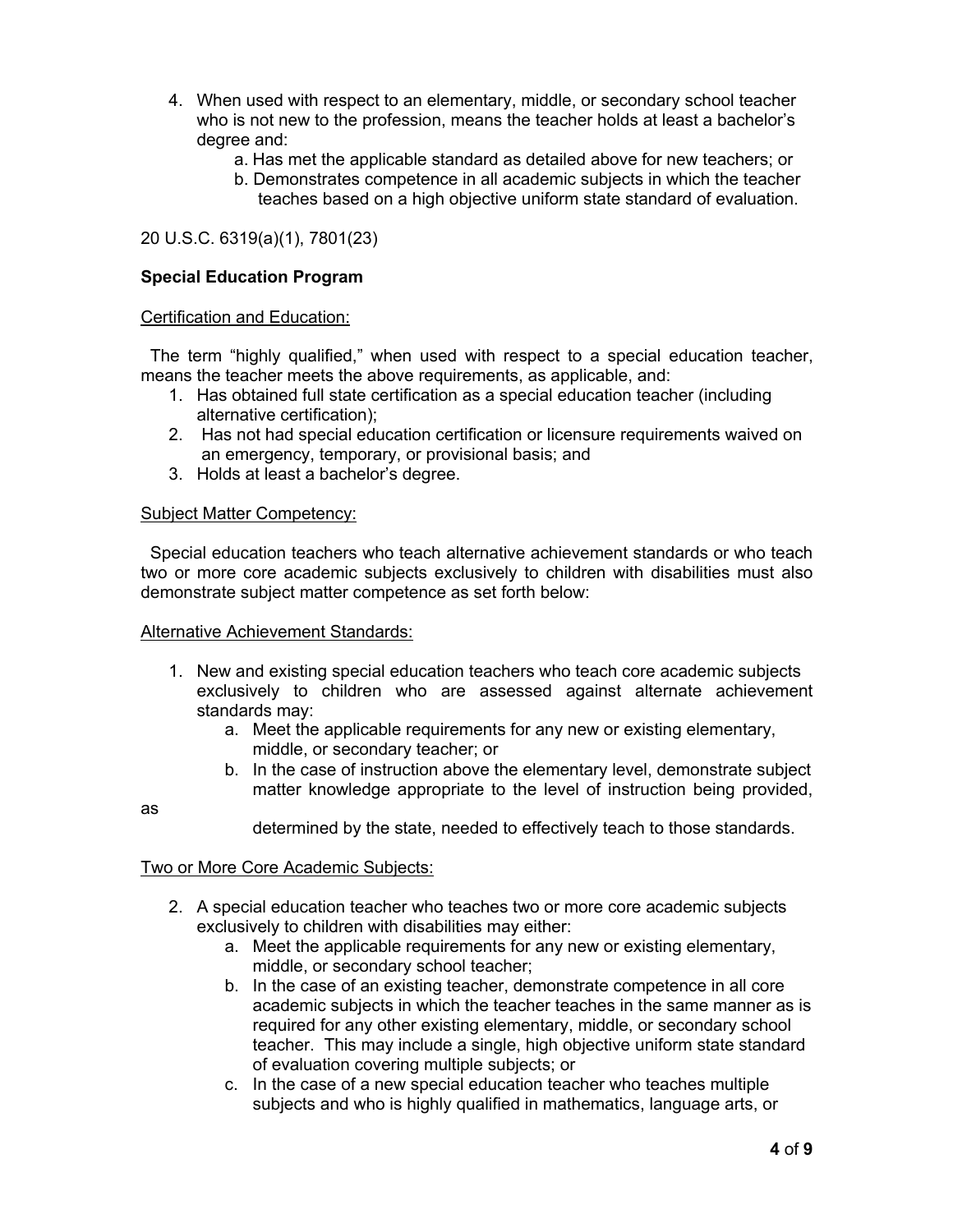science, the teacher may demonstrate competence in the other core academic subjects in which the teacher teaches in the same manner as is required for an existing elementary, middle, or secondary school teacher. This may include a single, high objective uniform state standard of evaluation covering multiple subjects. The teacher must demonstrate competence under this section not later than two years after the date of employment.

20 U.S.C. 1401(10)

# **Paraprofessional Employees**

### Certification:

 Educational aides shall be certified according to standards established by the State Board for Educator Certification. 19 TAC 230.551 Title I Program:

 Each district receiving assistance under Title I, Part A of the ESEA shall ensure that all paraprofessionals working in a program supported with those funds shall:

### Duties:

1. Be assigned only duties consistent with 20 U.S.C. 6319(g).

### High School Diploma:

2. Regardless of the paraprofessionals' hiring date, have earned a secondary school diploma or its recognized equivalent.

### Higher Education or Competency Test:

- 3. If hired after January 8, 2002, have one of the following credentials:
	- a. Completed at least 2 years of study at an institution of higher education;
	- b. Obtained an associate's (or higher) degree; or
	- c. Met a rigorous standard of quality and can demonstrate, through a formal state or local academic assessment:

 (1) Knowledge of, and the ability to assist in instructing, reading, writing, and mathematics; or

 (2) Knowledge of, and the ability to assist in instructing, reading readiness, writing readiness, and mathematics readiness, as appropriate.

 Receipt of a high school diploma is not sufficient to satisfy the formal academic assessment requirement.

### Exceptions:

 The HIGHER EDUCATION OR COMPETENCY TEST requirements above shall not apply to a paraprofessional:

1. Who is proficient in English and a language other than English and who provides services primarily to enhance the participation of children in programs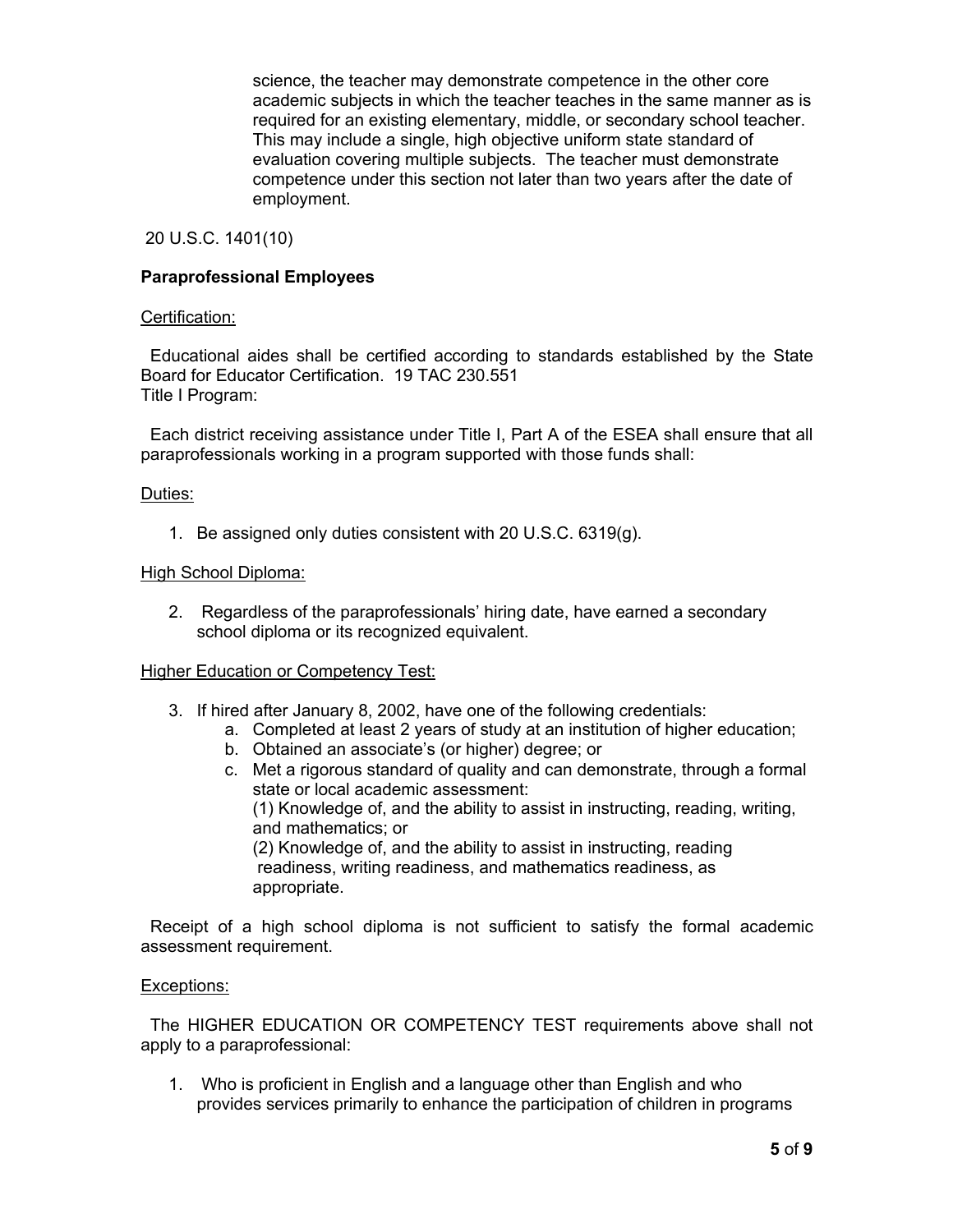under Title I, Part A by acting as a translator; or

2. Whose duties consist solely of conducting parental involve-ment activities.

20 U.S.C. 6319

# **CPR and First Aid Certification**

 A District employee who serves as head director of a school marching band, head coach, or chief sponsor of an extracurricular athletic activity (including cheerleading) that is sponsored or sanctioned by the District or UIL must maintain and submit to the District proof of current certification in first aid and cardiopulmonary resuscitation issued by the American Red Cross, the American Heart Association, or another organization that provides equivalent training and certification. The District shall adopt procedures for administering this requirement, including procedures for the time and manner in which proof of current certification must be submit-ted. Education Code 33.086

# **AED Certification**

 Each school nurse, assistant school nurse, athletic coach or sponsor, physical education instructor, marching band director, cheer-leading coach, and any other employee specified by the Commissioner must receive and maintain certification in the use of an AED from the American Heart Association, the American Red Cross, or a similar nationally recognized association. Education Code 22.902

# **School Bus Drivers**

 For purposes of the following provisions, a "school bus driver" is a driver transporting school children and/or school personnel on routes to and from school or on a schoolrelated activity trip while operating a multifunction school activity bus, school activity bus, or school bus. 37 TAC 14.

### Credentials:

 At a minimum, to become employed and maintain employment status as a school bus driver, a person must meet the following requirements:

- 1. Be at least 18 years old.
- 2. Possess a valid driver's license designating a class appropriate (with applicable endorsement, if commercial driver li-cense) for the gross vehicle weight rating and manufacturer's designed passenger capacity of the vehicle to be operated.
- 3. Meet the medical qualifications specified by the Department of Public Safety (DPS) at 37 TAC 14.12.
- 4. Maintain an acceptable driving record in accordance with the minimum standards established by the DPS at 37 TAC 14.14.
- 5. Maintain an acceptable criminal history record, secured from any law enforcement agency or criminal justice agency, and reviewed in accordance with the provisions of Education Code Chapter 22.
- 6. Possess a valid Texas School Bus Driver Safety Training Certificate, as specified at 37 TAC 14.35 or a valid Enrollment Certificate, as specified at 37 TAC 14.36.

Trans. Code 521.022; 37 TAC 14.11, 14.12, 14.14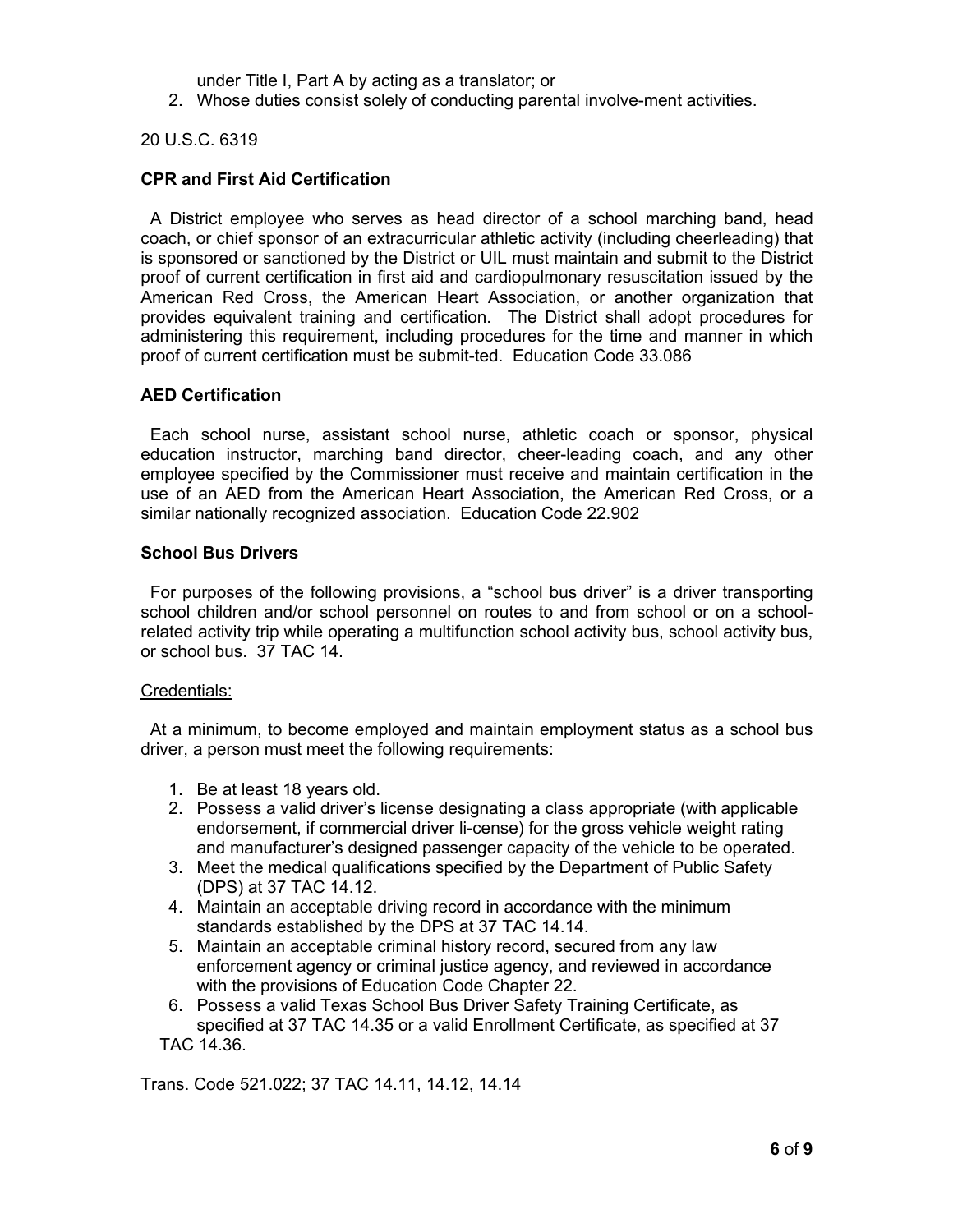# Pre-Employment Inquiries:

An applicant for employment as a school bus driver must disclose to the District:

- 1. Any violations of motor vehicle laws or ordinances (other than parking violations) of which the applicant was convicted or forfeited bond or collateral during the three years preceding the date the application is submitted;
- 2. Any serious traffic violations, as defined by Transportation Code 522.003(25), of which the applicant was convicted during the ten years preceding the date the application is submit-ted; and
- 3. Any suspension, revocation, or cancellation of driving privilege that the applicant has ever received.

 The District shall make an inquiry into the applicant's complete driving record, with DPS and with any state in which the applicant held a motor vehicle operator's license or permit within the past seven years. If no previous driving record is found to exist, the District must document its efforts to obtain such information and certify that no previous driving record exists for the individual.

 The District shall review the applicant's driving record to determine whether that person meets minimum requirements, as described at 37 TAC 14.14(d) (penalty points for convictions of traffic law violations and crash involvements).

# 37 TAC 14.14(b)

# Annual Evaluation:

 The District shall, at least once every twelve months, make an inquiry into the complete driving record of each school bus driver it employs, with DPS and with any state in which the individual held a motor vehicle operator's license or permit during that time period. The District shall review the driving record to determine whether the individual meets the minimum requirements described at 37 TAC 14.14(d) (penalty points for convictions of traffic law violations and crash involvements). Trans. Code 521.022(d); 37 TAC 14.14(c)

### Disqualification:

 Any person who has accumulated ten or more penalty points shall be considered ineligible to transport students until such time as he or she may become qualified. A school bus driver who receives notice that his or her license, permit, or privilege to operate a motor vehicle has been revoked, suspended, or withdrawn shall notify the District of the contents of the notice before the end of the business day following the day the driver received it. The District shall not permit a disqualified driver to drive a school bus, school activity bus, or multifunction school activity bus. 37 TAC 14.14(g)

# **Employee Records**

 The following records on professional personnel must be readily available for review by the Commissioner:

### Professional Employees:

- 1. Credentials (certificate or license);
- 2. Service record(s) and any attachments;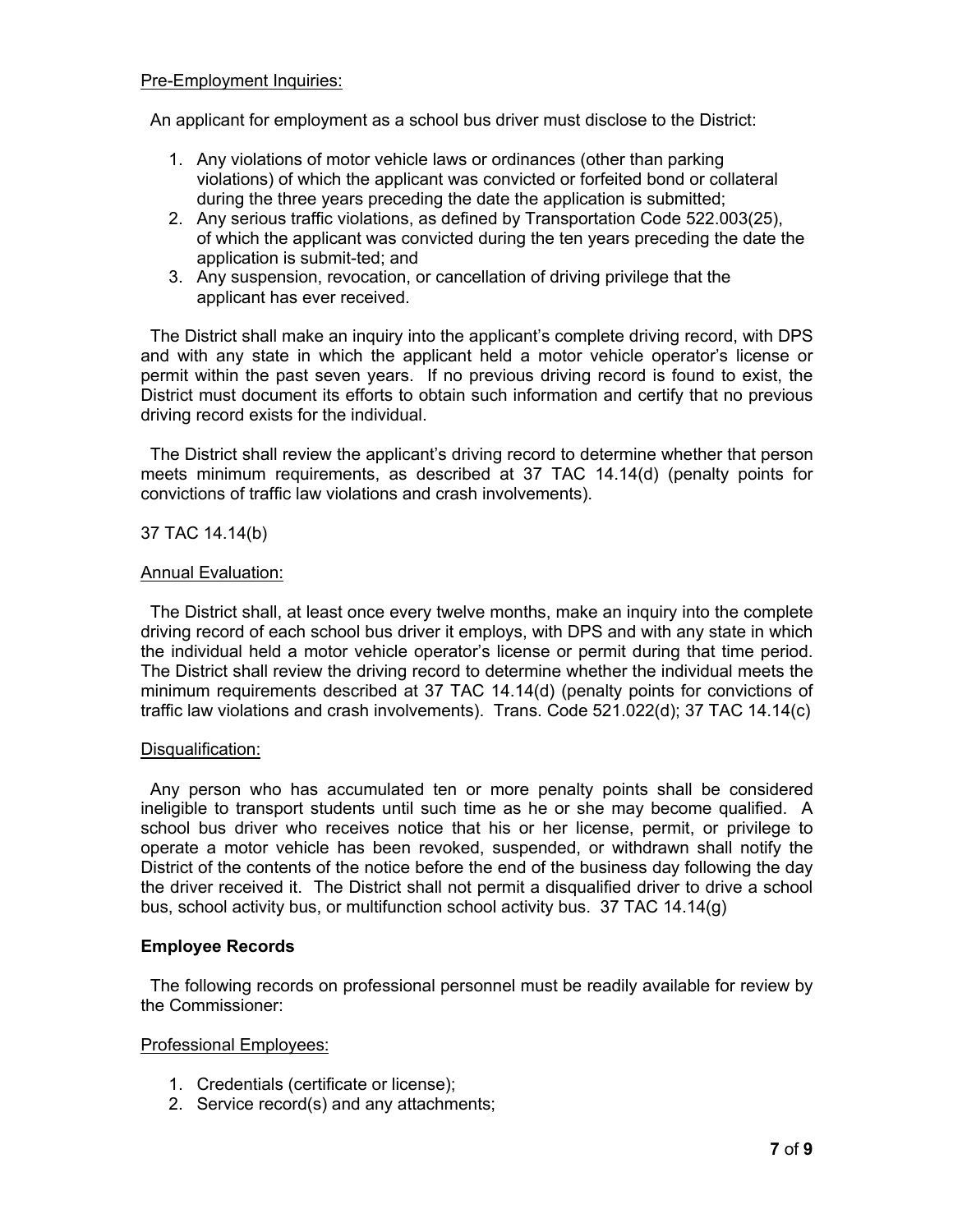- 3. Contract;
- 4. Teaching schedule or other assignment record; and
- 5. Absence from duty reports.

### Service Record:

 The basic document in support of the number of years of professional service claimed for salary increment purposes and both the state's sick and personal leave program data for all personnel is the service record (form FIN-115) or a similar form containing the same information. It is the responsibility of the issuing district to ensure that service records are true and correct and that all service recorded on the service record was actually performed.

 The service record must be validated by a person designated by the District to sign service records. The service record shall be kept on file at the District.

#### Former Employees:

On request by a classroom teacher, librarian, counselor, or nurse or by the district employing one of those individuals, a district that previously employed the individual shall provide a copy of the individual's service record to the district employing the individual. The District must provide the copy not later than the 30th day after the later of:

- 1. The date the request is made; or
- 2. The date of the last day of the individual's service to the District.

 The original service record, signed by the employee, shall be given to the employee upon request or sent to the next employing district. The District must maintain a legible copy for audit purposes.

Education Code 21.4031; 19 TAC 153.1021(b), (d)

#### Access to Employee Records:

 With regard to public access to information in personnel records, custodians of such records shall adhere to the requirements of the Public Information Law. Gov't Code 552

 Information in a personnel file is excepted from the requirements of the Public Information Law if the disclosure would constitute a clearly unwarranted invasion of personal privacy.

 An employee of the District shall choose whether to allow public access to information in the District's custody that relates to the employee's home address, home telephone number, or Social Security number, or that reveals whether the person has family members.

Gov't Code 552.024, 552.102(a)

#### Employee Rights to Access:

 All information in the personnel file of a District employee shall be made available to that employee or the employee's designated representative as public information is